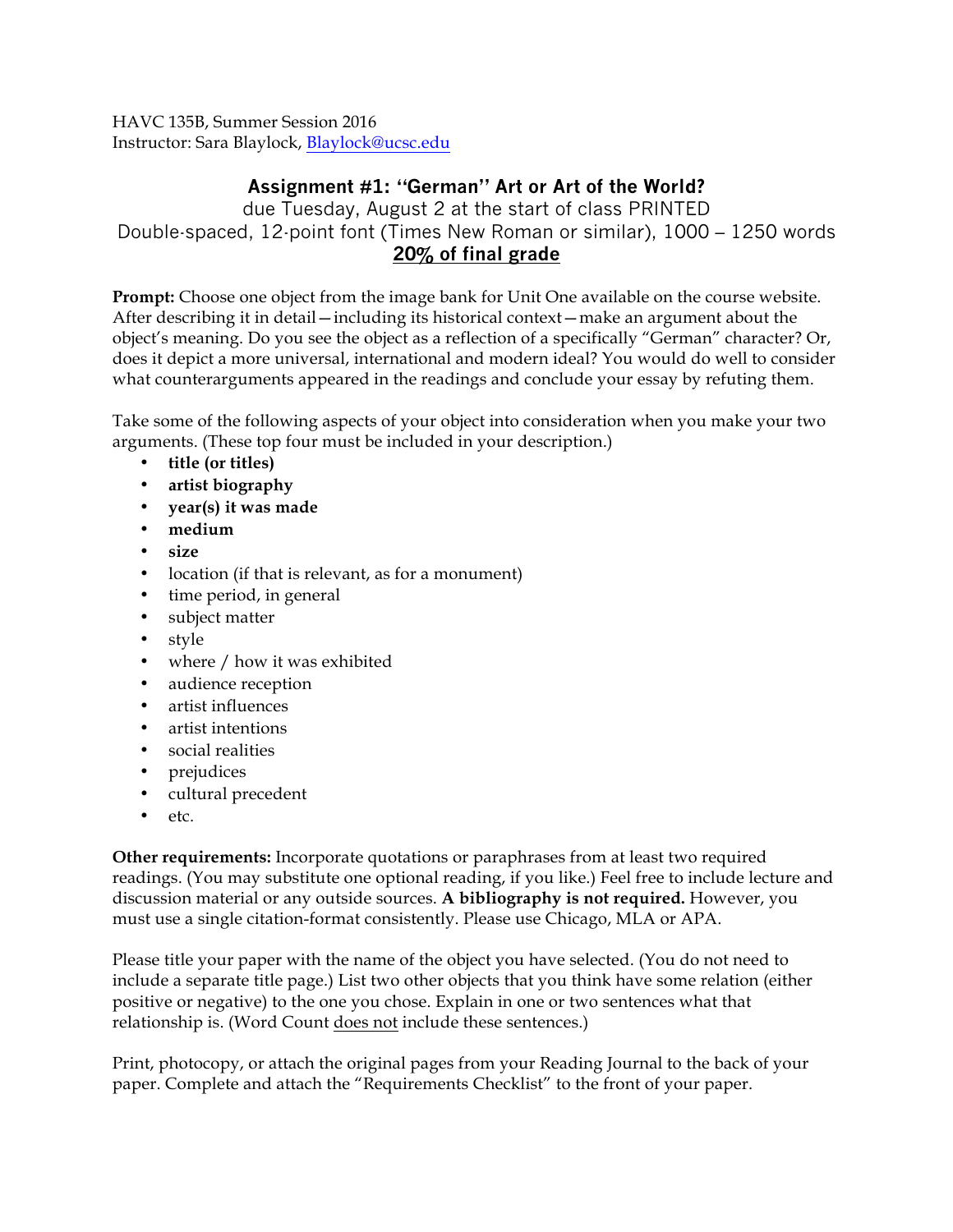## **Paper Template**

Sammy Slug August 2, 2016 Word Count: 1210 words

*Title of object*

Related Object #1: *Name of object, Maker, Year of Production, Medium, Size, Location (if necessary)* One or two sentences about how this object relates to the one you have selected.

Related Object #2: *Name of object, Maker, Year of Production, Medium, Size, Location (if necessary)* One or two sentences about how this object relates to the one you have selected.

[Body of text follows, double-spaced. Remember that the body of the text must be 1000 –

1250 words.]